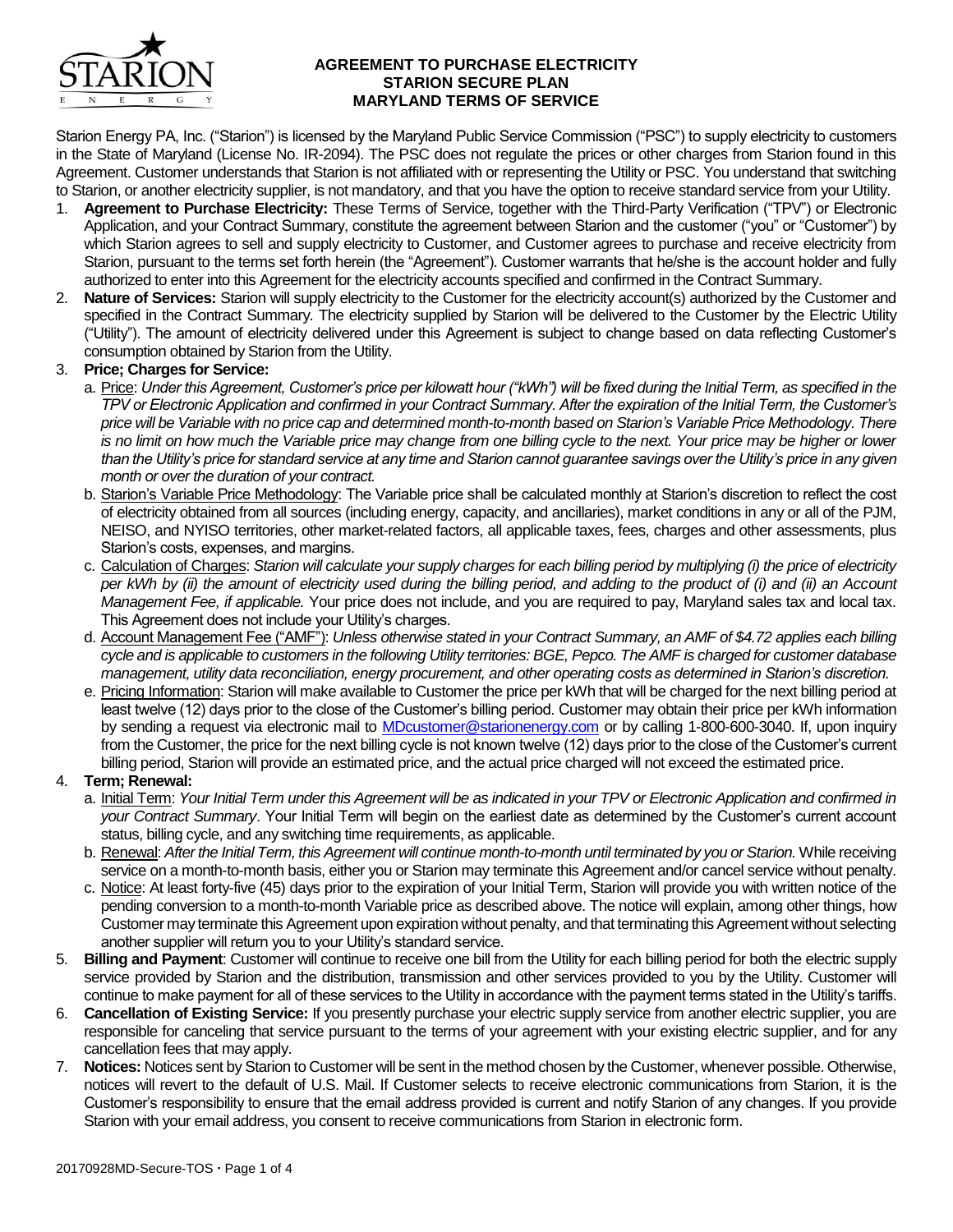# 8. **Termination of Agreement:**

- a. Termination by Customer: Customer may terminate this Agreement at any time by contacting Starion using the contact information for Starion provided in this Agreement. If Customer terminates this Agreement and, as a result, effectively cancels service prior to the expiration of the Initial Term, an early termination fee mayapply, as stated in your Contract Summary (there is no early termination fee for SMECO customers). If you terminate this Agreement, you will be returned to the Utility's standard service unless you choose another electricity supplier. The effective termination date will be determined as set forth in the Utility's tariff and applicable Maryland law.
- b. Termination by Starion: Starion reserves the right to terminate this Agreement for any reason upon at least thirty (30) days' notice to the Customer. The sole and exclusive remedy available to Customer upon termination by Starion will be a refund of any overpayment for electric supply services.
- 9. **Rescission**: You may rescind this Agreement within three (3) business days after the date of your authorization, as established by this Agreement, by contacting Starion at the contact information for Starion provided in this Agreement.
- 10. **Privacy Policy; Customer Information and Release Authorization:** By entering into this Agreement, you agree that your Utility may release to Starion, and Starion may obtain, information needed to provide service to you, including your address(es), account number(s) and other numbers required by your Utility to process an enrollment with Starion, billing and payment information and history, credit information, historical and future electricity usage and peak electricity demand, meter reading data including smart meter data, and characteristics of electricity service. Starion will not release or sell your personal information to any other party without your consent unless required to do so by law or if necessary to enforce the terms of this Agreement.
- 11. **Representations; Warranties:** Starion makes no representations or warranties other than those expressly set forth in this Agreement, and STARION EXPRESSLY DISCLAIMS ALL OTHER WARRANTIES, EXPRESS OR IMPLIED. Starion does not represent any guarantee of savings under this Agreement.
- 12. **Limitation of Liability:** Starion's liability in connection with this Agreement, including without limitation any alleged liability for Early Termination by Starion as explained above, shall not exceed the amount of your largest monthly invoice for electric generation service during the twelve (12) months immediately preceding termination of this Agreement. In no event shall either party be liable to the other for any indirect, special, consequential (including lost profits or revenue), incidental, indirect or punitive damages for claims arising under this Agreement.
- 13. **Binding Effect; Agency; Assignment:** This Agreement shall extend to and be binding upon Starion's and Customer's respective successors and permitted assigns; provided, however, that Customer may not assign this Agreement without Starion's prior written consent, and any purported assignment without such consent shall be void. You appoint Starion as your agent to provide retail electric service, including electric transportation, transmission and related services appropriate to provide that service to you. Starion may assign its rights and obligations under this Agreement to an affiliate of Starion or to another competitive electricity supplier licensed to do business in Maryland, in whole or in part, subject to compliance with applicable Maryland law.
- 14. **Force Majeure:** Performance of any obligation required by this Agreement shall be suspended if compliance is prevented by an Act of God, strike, fire, war, civil disturbance, embargo, explosion, breakage or accident to machinery or lines of pipe; repairing or altering machinery or lines of pipe; freezing of wells or lines of pipe; by federal, state or local law, rule, order or regulation or by any other cause reasonably beyond the control of a party. Any party claiming such interference with the performance of its obligations hereunder shall provide notice to the other party, specifying the cause of interference. A party shall not be required by this paragraph to settle a labor dispute with its own employees on terms it deems unfavorable.

## 15. **Customer Service:**

- a. In the event of a dispute or disagreement involving Starion's services, you and Starion agree to use our best efforts to resolve the dispute. Most concerns can be resolved by calling our Customer Service Department at 1-800-600-3040. You may also emai[l info@starionenergy.com](mailto:info@starionenergy.com) or write to Starion Energy, PO Box 845, Middlebury, CT 06762. Starion's Customer Service is available Monday through Friday from 9:00 a.m. to 5:00 p.m. Eastern Time. Starion will report the results of its investigation of your inquiry and provide a written report upon request.
- b. Customer may also contact the Maryland Attorney General's Office at 888-743-0023 or at its website: www.oag.state.md.us. The Public Service Commission of Maryland can be reached at 800-492-0474 or through its website at www.psc.state.md.us.

## 16. **Claims Resolution:**

- a. In the event Starion is unable to resolve a complaint to your satisfaction, this section explains how claims can be resolved through arbitration or litigation. It includes an arbitration provision. You may reject the arbitration provision by sending us written notice within 45 days after your first energy bill with Starion as your supplier. See Your Right to Reject Arbitration below.
- b. For this section, you and Starion ("us" or "we") include any corporate parents, subsidiaries, affiliates or related persons or entities. Claim means any current or future claim, dispute or controversy relating to your account(s), this Agreement, or any agreement or relationship you have or had with us, except for the validity, enforceability or scope of the arbitration provision. Claim includes but is not limited to: (1) initial claims, counterclaims, cross-claims and third-party claims; (2) claims based upon contract, tort, fraud, statute, regulation, common law and equity; (3) claims by or against any third party using or providing any product, service or benefit in connection with any account; and (4) claims that arise from or relate to (a) any account created under any agreement with us or any rates charged on any such account, (b) advertisements, promotions or statements related to any rate plans, goods or services under any agreement with us, (c) benefits and services related to Customer's account with us (including rewards programs) and (d) your application for any account. You may not sell, assign or transfer a claim.
- c. Sending a Claim Notice: Before beginning arbitration or a lawsuit, you and we agree to send a written notice (a Claim Notice) to each party against whom a claim is asserted, in order to provide an opportunity to resolve the claim informally. Go to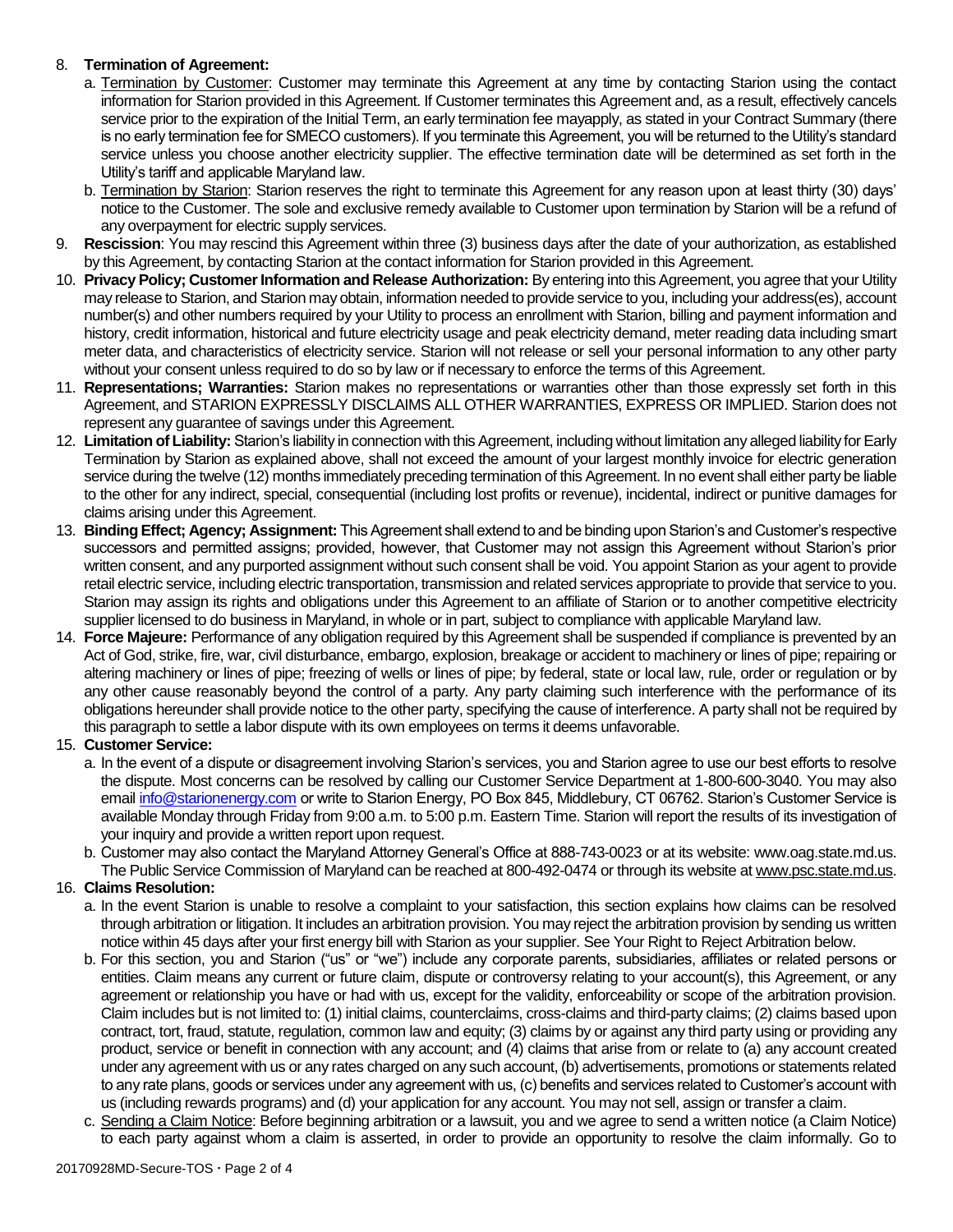www.starionenergy.com and select your state of residence for a sample form of Claim Notice. The Claim Notice must describe the claim and state the specific relief demanded. Notice to you will be sent to your billing address. Notice to us must include your name, address and account number and be sent to Starion Energy, Attn: Compliance Dept., P.O. Box 845, Middlebury, CT 06762. If the claim proceeds to arbitration, the amount of any relief demanded in a Claim Notice will not be disclosed to the arbitrator until after the arbitrator rules.

- d. Arbitration: You or we may elect to resolve any claim by individual arbitration. Claims are decided by a neutral arbitrator. If arbitration is chosen by any party, neither you nor we will have the right to litigate that claim in court or have a jury trial on that claim. Further, you and we will not have the right to participate in a representative capacity or as a member of any class pertaining to any claim subject to arbitration. Arbitration procedures are generally simpler than the rules that apply in court, and discovery is more limited. The arbitrator's decisions are as enforceable as any court order and are subject to very limited review by a court. Except as set forth below, the arbitrator's decision will be final and binding. Other rights you or we would have in court may also not be available in arbitration.
	- i. Initiating Arbitration: Before beginning arbitration, you or we must first send a Claim Notice. Claims will be referred to either JAMS or AAA, as selected by the party electing arbitration. Claims will be resolved pursuant to this Arbitration provision and the selected organization's rules in effect when the claim is filed, except where those rules conflict with this Agreement. If we choose the organization, you may select the other within 30 days after receiving notice of our selection. Contact JAMS or AAA to begin an arbitration or for other information. Claims also may be referred to another arbitration organization if you and we agree in writing or to an arbitrator appointed pursuant to section 5 of the Federal Arbitration Act, 9 U.S.C. sec. 1-16 ("FAA"). We will not elect arbitration for any claim you file in small claims court, so long as the claim is individual and pending only in that court. You or we may otherwise elect to arbitrate any claim at any time unless it has been filed in court and trial has begun or final judgment has been entered. Either you or we may delay enforcing or not exercise rights under this Arbitration provision, including the right to arbitrate a claim, without waiving the right to exercise or enforce those rights.
	- ii. Limitations on Arbitration: If either party elects to resolve a claim by arbitration, that claim will be arbitrated on an individual basis. There will be no right or authority for any claims to be arbitrated on a class action basis or on bases involving claims brought in a purported representative capacity on behalf of the general public, other Starion customers or other persons similarly situated. The arbitrator's authority is limited to claims between you and us alone. Claims may not be joined or consolidated unless you and we agree in writing. An arbitration award and any judgment confirming it will apply only to the specific case and cannot be used in any other case except to enforce the award. Notwithstanding any other provision and without waiving the right to appeal such decision, if any portion of these Limitations on Arbitration is deemed invalid or unenforceable, then the entire Arbitration provision (other than this sentence) will not apply.
	- iii. Arbitration Procedures: This Arbitration provision is governed by the FAA. The arbitrator will apply applicable substantive law, statutes of limitations and privileges. The arbitrator will not apply any federal or state rules of civil procedure or evidence in matters relating to evidence or discovery. Subject to the Limitations on Arbitration, the arbitrator may otherwise award any relief available in court. The arbitration will be confidential, but you may notify any government authority of your claim. If your claim is for \$5,000 or less, you may choose whether the arbitration will be conducted solely on the basis of documents, through a telephonic hearing, or by an in person hearing. At any party's request, the arbitrator will provide a brief written explanation of the award. The arbitrator's award will be final and binding, except for any right of appeal provided by the FAA; however, any party will have 30 days to appeal the award by notifying the arbitration organization and all parties in writing. The organization will appoint a three arbitrator panel to decide anew, by majority vote based on written submissions, any aspect of the decision appealed. Judgment upon any award may be entered in any court having jurisdiction. At your election, arbitration hearings will take place in the federal judicial district of your residence.
	- iv. Arbitration Fees and Costs: You will be responsible for paying your share of any arbitration fees (including filing, administrative, hearing or other fees), but only up to the amount of the filing fees you would have incurred if you had brought a claim in court. We will be responsible for any additional arbitration fees. At your written request, we will consider in good faith making a temporary advance of your share of any arbitration fees, or paying for the reasonable fees of an expert appointed by the arbitrator for good cause.
	- v. Additional Arbitration Awards: Only if the arbitrator rules in your favor for an amount greater than any final offer we made before the first arbitration hearing is conducted, the arbitrator's award will include: (1) any money to which you are entitled, but in no case less than \$1,000; and (2) any reasonable attorneys' fees, costs and expert and other witness fees.
	- vi. Your Right to Reject Arbitration: You may reject this Arbitration provision by sending a written rejection notice to us at: Starion Energy, Attn: Compliance Department, P.O. Box 845, Middlebury, CT 06762. Go to www.starionenergy.com and select your state of residence for a sample rejection notice. Your rejection notice must be mailed within 45 days after the date of your first energy bill with Starion as your supplier. Your rejection notice must state that you reject the Arbitration provision and include your name, address, account number and personal signature. No one else may sign the rejection notice. If your rejection notice complies with these requirements, this Arbitration provision will not apply to you, except for any claims subject to pending litigation or arbitration at the time you send your rejection notice. Rejection of this Arbitration provision will not affect your other rights or responsibilities under this Claims Resolution section or the Agreement. Rejecting this Arbitration provision will not affect your ability to receive energy supplied by us or any other benefit, product or service you may have with your account.
- e. Continuation: This Section 16 will survive termination of your Agreement, voluntary payment of your account balance, any legal proceeding to collect a debt, any bankruptcy and any sale of your account (in the case of a sale, its terms will apply to the buyer